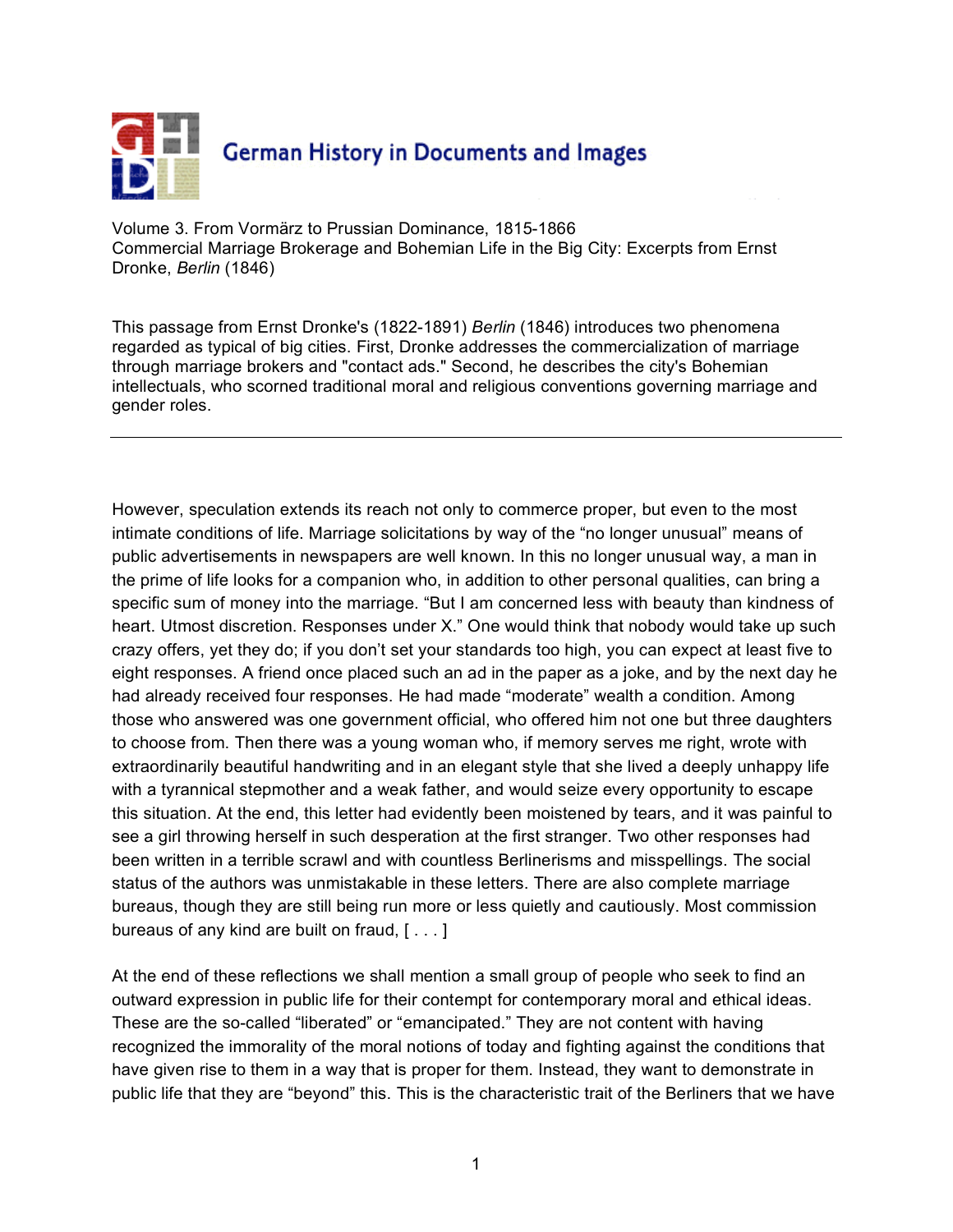encountered before – shrugging something off. What they have processed and recognized in themselves, through critical examination, they regard as being done with; it not longer "exists" for them. This negation of something which, though reprehensible, still exists in society, must seem childish and ridiculous in the actual expression of life. Only the emancipated ones don't care if they clash with the power of Philistinism and the police; in fact it is to them exalting proof of their own "finished" consciousness. And so in Berlin you can see women sitting in some public places, smoking their cigars and drinking beer, wine, or even a small glass of absinthe. In doing so they in no way intend to inveigh against a custom they have recognized as narrowminded and philistine by using the common weapon of modern-day, peaceful consciousness, the "demonstration." It would never occur to them to fight against something that does not exist for them. They merely want to show off their inner, superior "accomplishment." If an emancipated or liberated person is summoned to court as a witness, he will declare to the questioner with jejune calm that he would certainly swear to the matter and, in consideration of the legal penalties, keep in mind the legal concept of perjury; however, since he was beyond the notion of a "God," the questioner should not hold it against him if the formula of the oath makes him laugh. Such scenes have occurred several times in Berlin, to the horror of innocent judicial trainees from the [provincial] Mark Brandenburg. The emancipated are also beyond marriage. Either they live in "free relationships," or, if they observe the legitimate act of marriage out of consideration for questions of legitimacy, inheritance, or other circumstances that depend on the adherence to the laws of the state, "Madam" retains her family name in society. If the two spouses pay a visit, they are introduced as Mr. Schmidt and Madam Fischer. An acquaintance of mine told me some hilarious things about the wedding of such an emancipated couple he attended. The gentleman and Madam were already living together when they summoned the clergyman to perform the legitimate marriage. When the clergyman entered, the witnesses and the groom were present, only the bride, who was still busy getting ready, took her time appearing. When she finally came, one could see the clergyman's surprise that the bride was wearing neither a myrtle wreath nor any other festive bridal ornament, but appeared merely in a simple housedress. Nevertheless, he began with the ceremony. In the meantime, the witnesses were behaving in a very conspicuous fashion. One, a well-known writer, was lying on the sofa, with his legs stretched out on a chair standing in front of him and stroking his moustache; another stood by the stove, hands in his pocket and a charred cigar in his mouth; the last two were busy at a window watching the people passing by on the street and had their backs turned to the assembly during the entire ceremony. Finally, when the exchange of rings was to take place, it turned out that none of the spouses had thought of procuring these necessary accoutrement. Each party had thought the other was taking care of it. Since none of the witnesses had a ring, and for lack of anything better, two rings were detached from the curtains and the act was performed with them. The young couple then invited the clergyman to stay with them for a "punch," though the man of God turned down this invitation on the pretext that he had urgent duties. In all likelihood, what he had experienced there in a few short moments had awakened in him thoughts of his calling more so than all convictions of his studies; at any rate, after his departure, the assembled party laughed triumphantly about the narrow-mindedness of the philistine point of view. – Incidentally, the emancipated are among themselves very